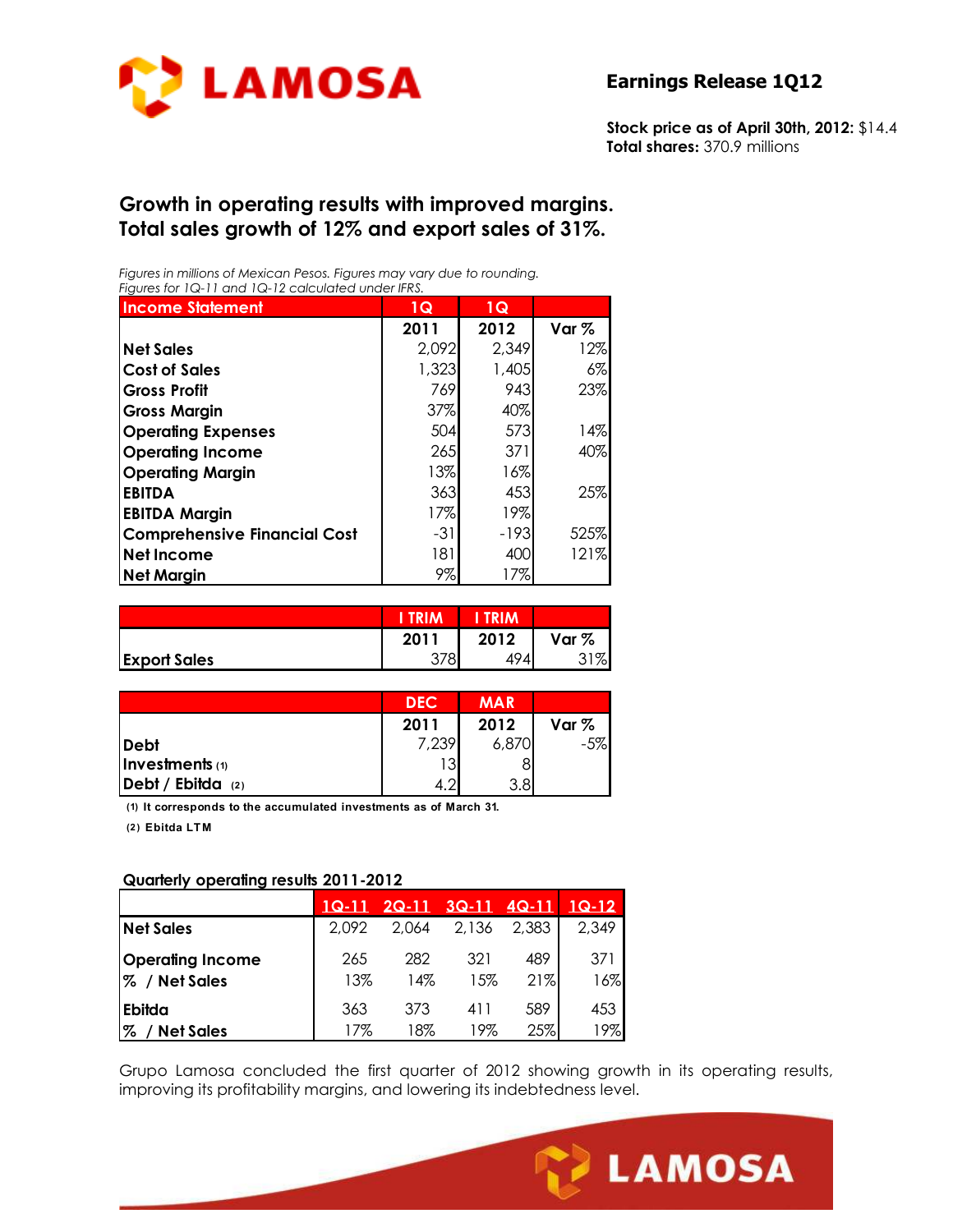

**San Pedro Garza García, Nuevo Leon, Mexico, April 30th, 2012.** Grupo Lamosa, announces its results for the first quarter of 2012.

*Figures in millions of Mexican Pesos. Figures may vary due to rounding.* 

## **SALES**

For the first quarter of 2012 the consolidated sales rose to \$2,349 million of Mexican Pesos, an increase of 12% in comparison to the same period of the previous year. This growth was mainly due to the dynamism showed in the industries where the Company participates, as a consequence of the recovery tendency of the construction sector in Mexico, as well as for the favorable behavior of the export sales.



## **EXPORT SALES**

The improvement in some of the markets where the Company has presence, such as the United States as well as Center and South America, coupled with the access to new clients, allowed to record export sales at the end of the first quarter of 2012 for \$494 million of Mexican Pesos. This figure meant 21% of Lamosa's total sales, and a growth of 31% in relation to the export sales carried out during the first quarter of 2011.



Ī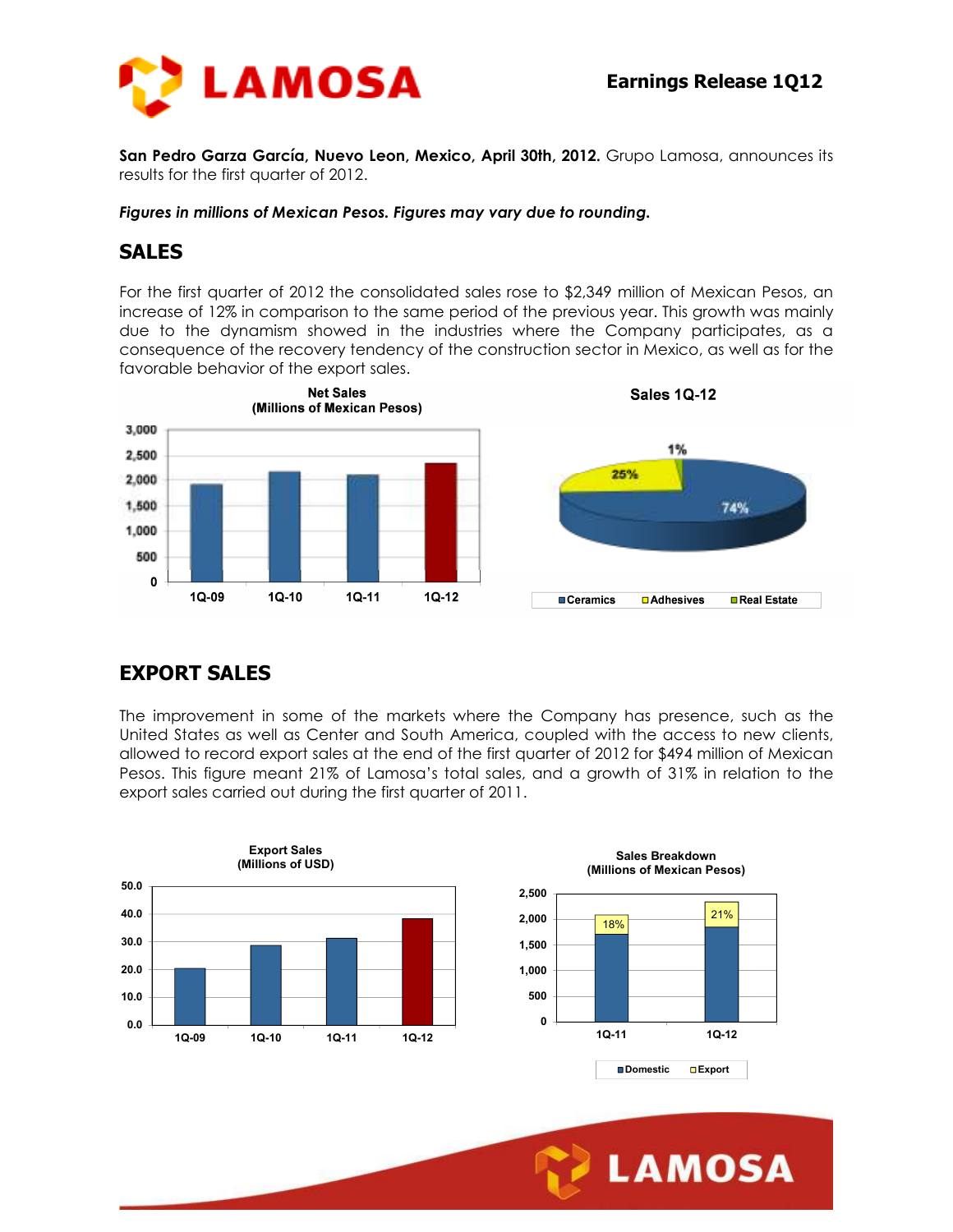

## **PERFORMANCE PER BUSINESS SEGMENT**

At the end of the first quarter of 2012, the industrial divisions of Lamosa represented 99% of the Company's total sales, and showed growths in their revenues and results.

|                           | <b>Ceramics</b> |         | <b>Adhesives</b> |         | <b>Real Estate</b> |            |         | <b>Total</b> |            |         |         |            |
|---------------------------|-----------------|---------|------------------|---------|--------------------|------------|---------|--------------|------------|---------|---------|------------|
|                           | $1Q-11$         | $1Q-12$ | Var              | $1Q-11$ | $1Q-12$            | <u>Var</u> | $1Q-11$ | $10 - 12$    | <u>Var</u> | $1Q-11$ | $1Q-12$ | <u>Var</u> |
| <b>Total Sales</b>        | 1,559           | 1.744   |                  | 523     | 599                |            | 11      | 6            |            | 2,294   | 2,602   |            |
| <b>Intersegment Sales</b> |                 | 0       |                  | -1      | -1                 |            |         |              |            | $-202$  | $-253$  |            |
| <b>Net Sales</b>          | 1.559           | 1.744   | 12%              | 522     | 598                | 15%        | 11      | 6            | $-39%$     | 2,092   | 2,349   | 12%        |
| <b>IEBIT</b>              | 142             | 242     | 71%              | 132     | 145                | 10%        | 3       | 2            | $-17%$     | 265     | 371     | 40%        |
| Dep. & Amort. and Others  | 82              | 60      | $-26%$           | 13      | 12                 | $-2%$      | 0       | 0            |            | 98      | 83      | $-15%$     |
| <b>EBITDA</b>             | 223             | 303     | 36%              | 144     | 157                | 9%         | 3       | 2            | $-17%$     | 363     | 453     | 25%        |
| $\%$                      | 14%             | 17%     |                  | 28%     | 26%                |            | 27%     | 36%          |            | 17%     | 19%     |            |
|                           |                 |         |                  |         |                    |            |         |              |            |         |         |            |

## **CERAMIC DIVISION**

As of the end of the first quarter of 2012, the ceramic division represented 74% of Lamosa's total sales. The sales of this division reached \$1,744 millions of Mexican Pesos, a 12% increase when compared to the same period of 2011.

## **ADHESIVES DIVISION**

The adhesives division represented at the end of the first quarter of 2012 a 25% of Lamosa's total sales. The sales of this division amounted to \$598 million of Mexican Pesos, a 15% increase in relation to the same period of 2011.

## **REAL ESTATE DIVISION**

Real Estate division posted revenues for \$6 million of Mexican Pesos, lower amount when compared to the \$11 millions of Mexican Pesos of sales related to first quarter of 2011.

## **OPERATING INCOME**

Lamosa's efforts in order to have actions guided to optimize costs and expenses, together with higher revenues and lower energy cost, as a result of a decrease in the natural gas prices, allowed to end up the first quarter of 2012 with growth in the results and improvements in the operating margins. The operating income during the first quarter of the year ascended to \$371 million of Mexican Pesos, representing a 16% of the total sales, and a growth of 40% in comparison to the operating income of \$265 million of Mexican Pesos recorded during the first quarter of 2011, which represented 13% of the sales during such period.

For the first quarter of 2012, the Company's EBITDA was \$453 million of Mexican Pesos, representing 19% of the total sales and a growth of 25% in relation to the \$363 millions of Mexican Pesos of EBITDA recorded during the same period of 2011, which represented 17% of the sales during such quarter.

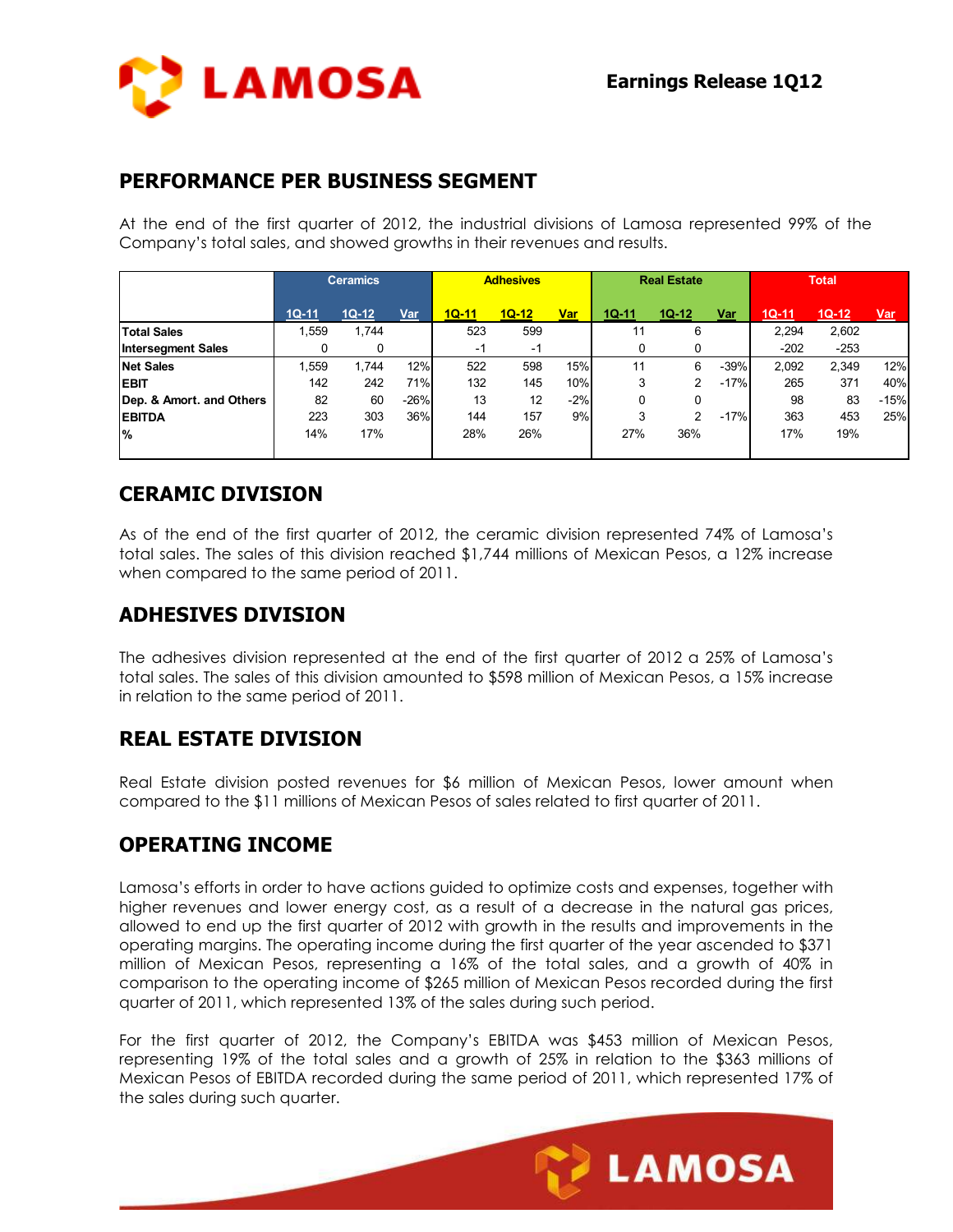

**Earnings Release 1Q12**



Ebitda 1Q-12



## **NET INCOME**

The net income posted during the first three months of 2012 was \$400 million of Mexican Pesos, a growth of 121% in comparison with the \$181 millions of Mexican Pesos reached in the first quarter of 2011. This result was mainly due to better results reached by the Company, coupled with a higher exchange gain generated during the present quarter in relation to the first quarter of the previous year. The appreciation of the Mexican Peso in relation to the US Dollar of approximately 8% during the first quarter of 2012, generated an exchange gain of \$329 million of Mexican Pesos, in comparison with the exchange gain of \$173 million of Mexican Pesos recorded during the first quarter of the previous year.



**Net Income (Millions of Mexican Pesos)**

## **FINANCIAL PERFORMANCE**

Lamosa concluded the first quarter of 2012 keeping up with an enhancement tendency in its financial ratios, showing a lower leverage ratio, as a result of the improvement in its results, together with a decrease in its consolidated debt. The Debt to EBITDA ratio recorded at the end of the first quarter of 2012 was 3.8 times, which is compared favorably with the ratio of 4.2 times showed at the end of 2011.

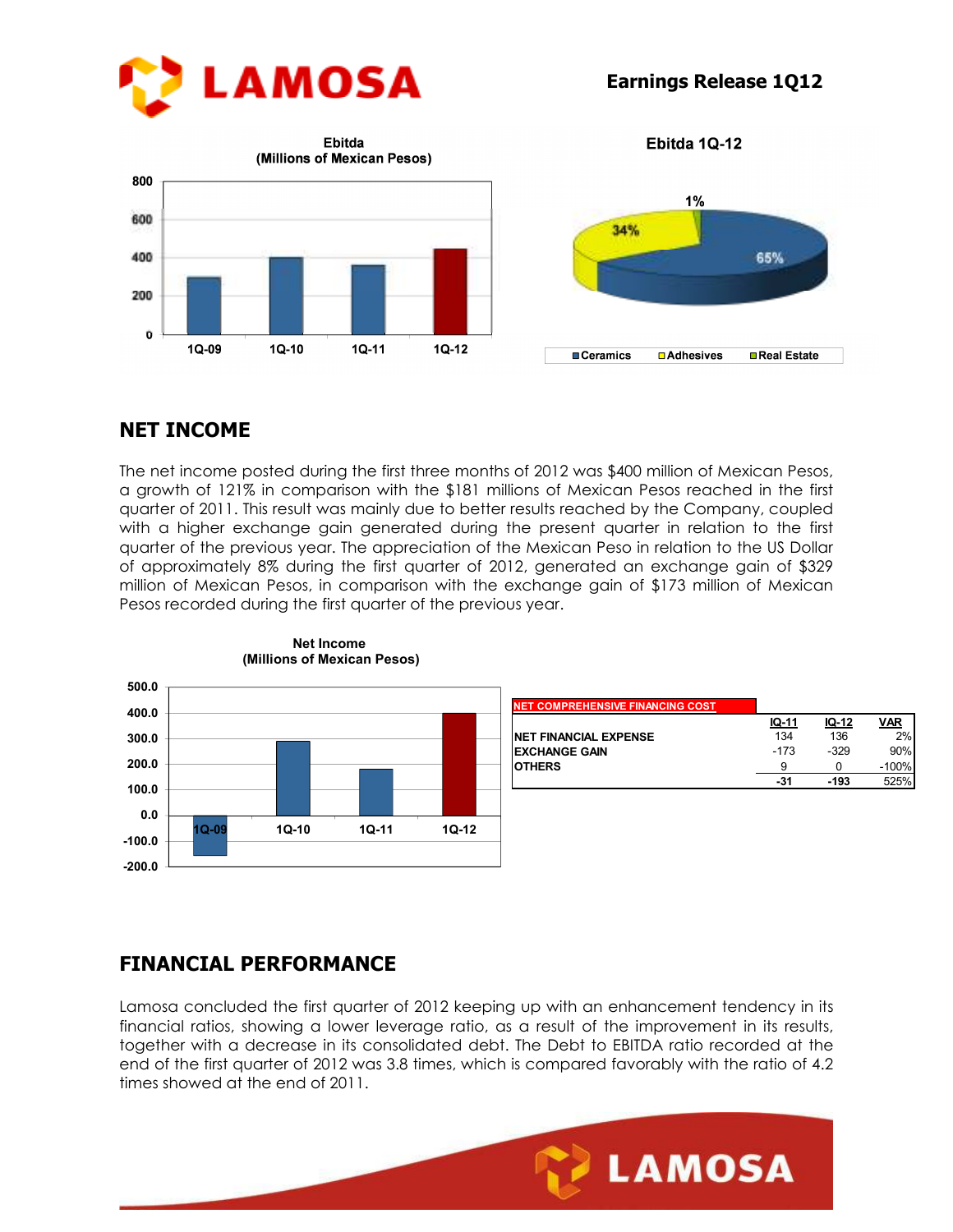

Lamosa's capacity to generate cash flow allowed the Company to conclude the first quarter of 2012 with a cash balance of \$897 million of Mexican Pesos, which is a superior amount when compared to the Company's debt maturities scheduled for next 2 years. The results reached during the first quarter of 2012 enables the Company to continue with the financial strengthening process.



# **PRESS RELEASE 1Q-12**

Products from the Ceramic Tile business of Grupo Lamosa are the first ones in being certified as sustainable products under the Green Squared norm ANSI A 138.1.After 5 years of efforts developing a sustainability integral norm, which could be applicable to North American companies dedicated to manufacture ceramic tiles and building materials, the Tile Council of North America (TCNA) announced that Porcelanite-Lamosa products, together with a couple of North American companies, were pioneers to be certified under the Green Squared norm (ANSI A138.1).

With this certification, the Ceramic Tile business of Grupo Lamosa becomes the first Mexican manufacturer that accomplishes this norm. The world presentation of the products manufactured under this certification is currently given in the Expo "Coverings" in its edition 2012 at Orlando, Florida.

This certification shows the commitment of Grupo Lamosa to take actions and efforts in its manufacture processes guided to protect and conserve the environment. It is also important to mention that the certification implies the execution of a series of sustainability requirements, which go from the extraction and use of the raw materials, until corporate government and innovation topics, resulting in benefits for the consumers.